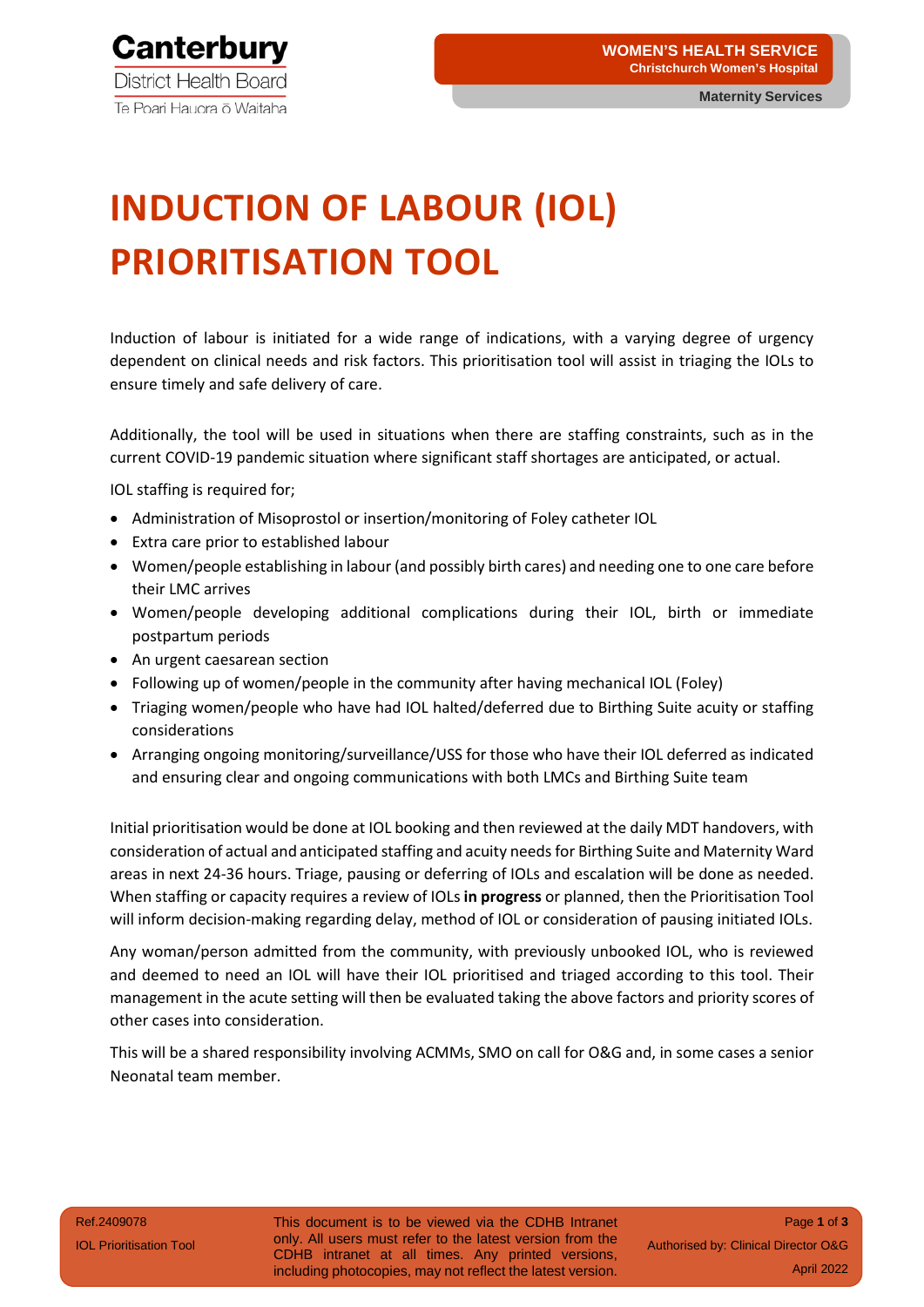**District Health Board** Te Poari Hauora ō Waitaha

**Maternity Services**

# **PRIORITY 1**

#### Urgent IOL with immediate threat to health of woman/person or fetus

For example, PET – serious/complex/deteriorating/multiple symptoms, PPROM with symptoms of chorioamnionitis, PROM with GBS, IUGR <  $10<sup>th</sup>$  centile with abnormal Doppler +/- RFMs.

IOL immediately, with no delay or pause in the process. Consider mechanical IOL using catheter if there are staffing limitations with inpatient stay and monitoring of maternal/fetal wellbeing.

## **PRIORITY 2**

#### IOL due to significant threat to health of woman/person or fetus

For example, PROM (negative GBS), pre-eclampsia – significant/unstable/symptomatic, twins with discordant growth with abnormal dopplers, significant fetal abnormality requiring NICU care.

IOL within the next 24 hours, with inpatient monitoring and option to escalate to Priority 1, if indicated. No further delay recommended. Consider mechanical IOL using catheter if there are staffing limitations with inpatient stay and monitoring of maternal/fetal wellbeing.

## **PRIORITY3**

#### IOL due to increased threat to health of woman/person or fetus

For example, post-dates ≥ 41+1, complex combinations of women who would otherwise be in Priority 4, pre-eclampsia – moderate/stable/asymptomatic/> 38 weeks, cholestasis – after r/v of bile salts and LFTs, small baby  $< 10$ <sup>th</sup>centile without abnormal dopplers.

IOL in the next 48 hours, with delay or pause possible, if needed. If delayed plan for monitoring with USS, daily monitoring (CTG, observations, clinical review) according to indication with option to escalate to Priority 1 or 2 if indicated. If commenced but paused, ongoing monitoring in Birthing Suite.

### **PRIORITY 4**

IOL due to potential risk, based on generic risk factor/s, where there are no signs of clinical compromise of the woman/person or fetus.

For example, post-dates 40 weeks – 41+1, advanced maternal age, IVF assisted pregnancy, uncomplicated twin pregnancy (DCDA), GDM (well controlled), Large for Gestational Age (LGA) with additional factors (see below).

IOL within next 3-4 days, with monitoring every 48 hours, if delayed. Once started may be paused, with ongoing inpatient monitoring.

Mechanical catheter IOL option, with woman able to go home as appropriate, and clear plan of when to return and who to contact if concerned.

For Priority 3 and 4 the type of interim monitoring will be determined by indication for IOL, the current clinical review and timing of most recent USS.

This document is to be viewed via the CDHB Intranet only. All users must refer to the latest version from the CDHB intranet at all times. Any printed versions, including photocopies, may not reflect the latest version.